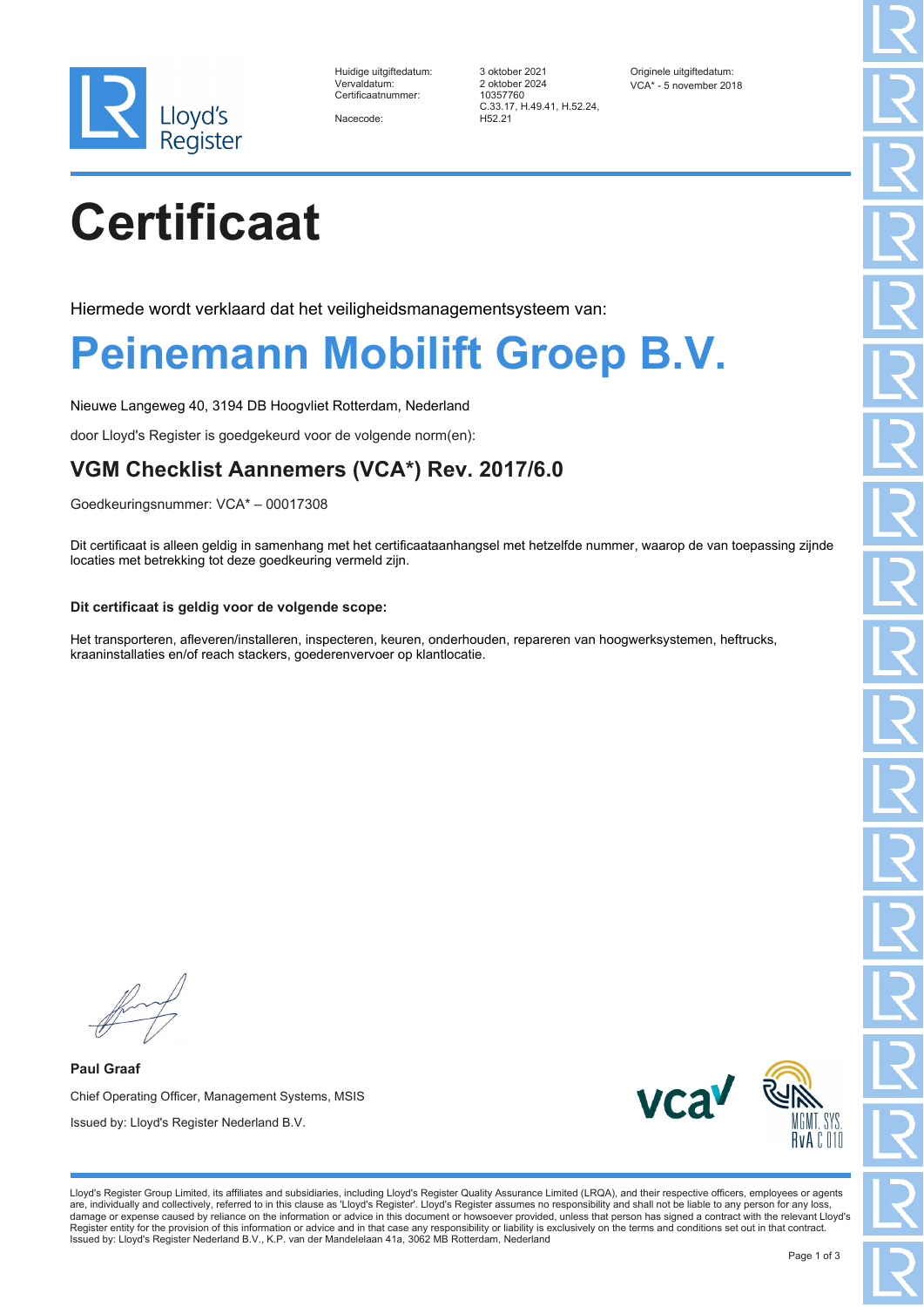

Certificaatnummer: 10357760

### **Certificaataanhangsel**

**Locatie Activiteiten Peinemann Mobilift Groep B.V.** Nieuwe Langeweg 40, 3194 DB Hoogvliet Rotterdam, Nederland **VCA 1 star version 2017/6.0** Het transporteren, afleveren/installeren, inspecteren, keuren, onderhouden, repareren van hoogwerksystemen, heftrucks, kraaninstallaties en/of reach stackers, goederenvervoer op klantlocatie. **Peinemann Hoogwerksystemen B.V.** Nieuw-Zeelandweg 18, 1045 AL Amsterdam, Nederland **VCA 1 star version 2017/6.0** Het transporteren, afleveren/installeren, inspecteren, keuren, onderhouden en/of repareren van hoogwerksystemen op klantlocatie. **Peinemann Hoogwerksystemen B.V.** Nagelpoelweg 55, 7333 NZ Apeldoorn, Nederland **VCA 1 star version 2017/6.0** Het transporteren, afleveren/installeren, inspecteren, keuren, onderhouden en/of repareren van hoogwerksystemen op klantlocatie. **Peinemann Hoogwerksystemen B.V.** Business Park Stein 409, 6181 MD Elsloo, Nederland **VCA 1 star version 2017/6.0** Het transporteren, afleveren/installeren, inspecteren, keuren, onderhouden en/of repareren van hoogwerksystemen op klantlocatie. **Peinemann Hoogwerksystemen B.V.** Nieuwe Langeweg 40, 3194 DB Hoogvliet, Nederland **VCA 1 star version 2017/6.0** Het transporteren, afleveren/installeren, inspecteren, keuren, onderhouden en/of repareren van hoogwerksystemen op klantlocatie. **Peinemann Container Handling B.V.** Steenhouwerstraat 66, 3194 AG Hoogvliet, Nederland **VCA 1 star version 2017/6.0** Het transporteren, afleveren, inspecteren, keuren, onderhouden en/of repareren van reach stackers op klantlocatie.



Lloyd's Register Group Limited, its affiliates and subsidiaries, including Lloyd's Register Quality Assurance Limited (LRQA), and their respective officers, employees or agents are, individually and collectively, referred to in this clause as 'Lloyd's Register'. Lloyd's Register assumes no responsibility and shall not be liable to any person for any loss,<br>damage or expense caused by reliance on t Register entity for the provision of this information or advice and in that case any responsibility or liability is exclusively on the terms and conditions set out in that contract. Issued by: Lloyd's Register Nederland B.V., K.P. van der Mandelelaan 41a, 3062 MB Rotterdam, Nederland